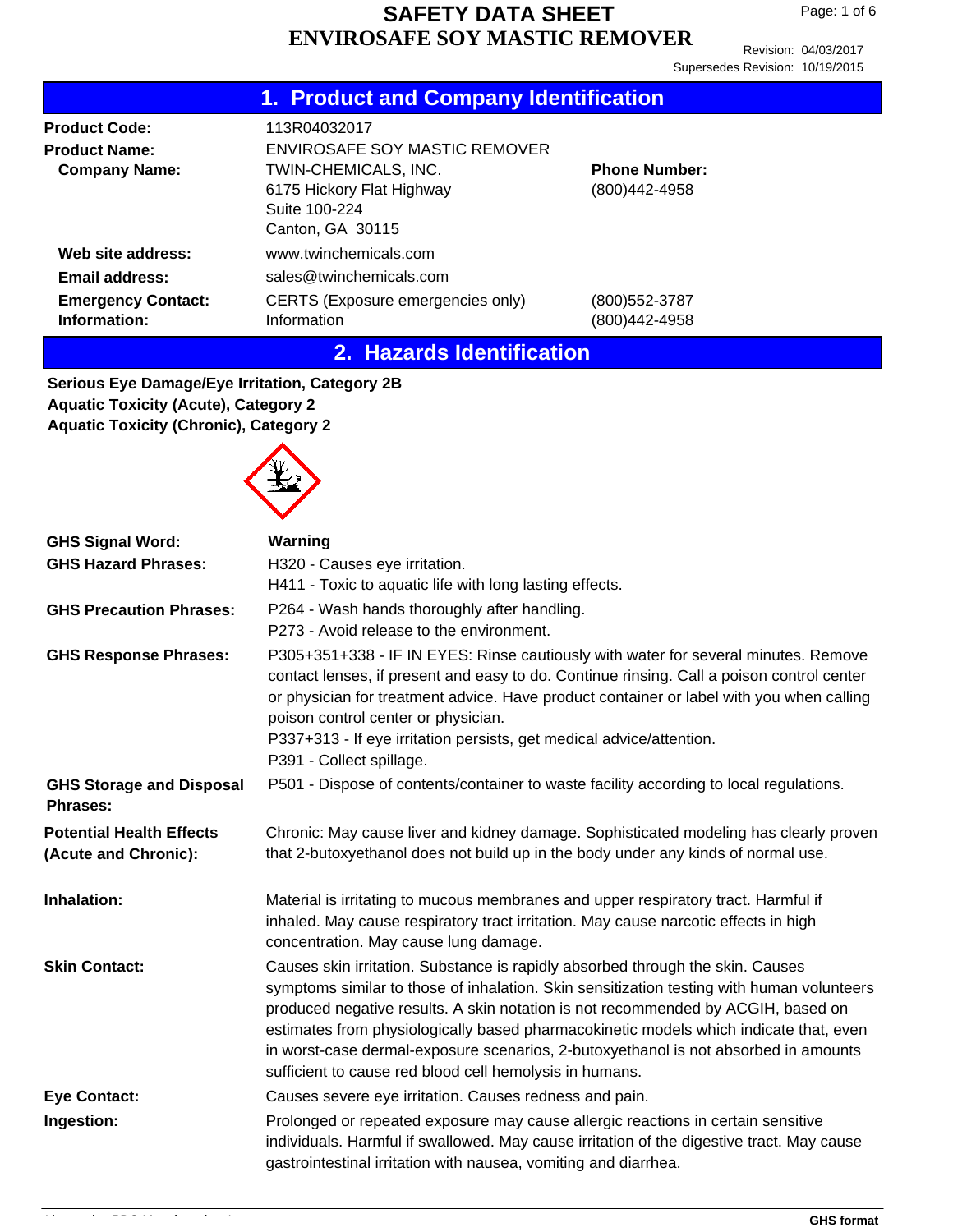Page: 2 of 6

|                                                  | 3.                                                                           | <b>Composition/Information on Ingredients</b>                                                                                                                                                                                |                              |                                                                                                                                                                                                                                                                  |  |  |  |
|--------------------------------------------------|------------------------------------------------------------------------------|------------------------------------------------------------------------------------------------------------------------------------------------------------------------------------------------------------------------------|------------------------------|------------------------------------------------------------------------------------------------------------------------------------------------------------------------------------------------------------------------------------------------------------------|--|--|--|
| CAS#                                             | <b>Hazardous Components (Chemical Name)</b>                                  |                                                                                                                                                                                                                              | <b>Concentration</b>         |                                                                                                                                                                                                                                                                  |  |  |  |
| 68919-53-9                                       | Fatty acids, soya, Me esters                                                 |                                                                                                                                                                                                                              | 80.0 - 95.0 %                |                                                                                                                                                                                                                                                                  |  |  |  |
| 9016-45-9                                        | Poly(oxy-1,2-ethanediyl),<br>.alpha.-(nonylphenyl)-.omega.-hydr {Nonylphenol |                                                                                                                                                                                                                              | 5.0 -10.0 %                  |                                                                                                                                                                                                                                                                  |  |  |  |
|                                                  | Ethoxylate}                                                                  |                                                                                                                                                                                                                              |                              |                                                                                                                                                                                                                                                                  |  |  |  |
|                                                  |                                                                              |                                                                                                                                                                                                                              | <b>4. First Aid Measures</b> |                                                                                                                                                                                                                                                                  |  |  |  |
| <b>Emergency and First Aid</b>                   |                                                                              |                                                                                                                                                                                                                              |                              |                                                                                                                                                                                                                                                                  |  |  |  |
| <b>Procedures:</b>                               |                                                                              |                                                                                                                                                                                                                              |                              |                                                                                                                                                                                                                                                                  |  |  |  |
| In Case of Inhalation:                           |                                                                              | If inhaled, remove to fresh air. If breathing is difficult, give oxygen. Get medical aid<br>immediately. Remove from exposure and move to fresh air immediately.                                                             |                              |                                                                                                                                                                                                                                                                  |  |  |  |
| In Case of Skin Contact:                         |                                                                              | In case of contact, immediately wash skin with soap and copious amounts of water. Get<br>medical aid immediately. Flush skin with plenty of water for at least 15 minutes while<br>removing contaminated clothing and shoes. |                              |                                                                                                                                                                                                                                                                  |  |  |  |
| In Case of Eye Contact:                          |                                                                              | upper and lower eyelids. Get medical aid immediately.                                                                                                                                                                        |                              | In case of contact, immediately flush eyes with copious amounts of water for at least 15<br>minutes. Flush eyes with plenty of water for at least 15 minutes, occasionally lifting the                                                                           |  |  |  |
| In Case of Ingestion:                            |                                                                              | Get medical aid immediately. Call a poison control center.                                                                                                                                                                   |                              | If swallowed, wash out mouth with water provided person is conscious. Call a physician.                                                                                                                                                                          |  |  |  |
| <b>Signs and Symptoms Of</b><br><b>Exposure:</b> |                                                                              | Exposure can cause: Nausea, headache, and vomiting. To the best of our knowledge,<br>the chemical, physical, and toxicological properties have not been thoroughly<br>investigated.                                          |                              |                                                                                                                                                                                                                                                                  |  |  |  |
| Note to Physician:                               |                                                                              | None known.                                                                                                                                                                                                                  |                              |                                                                                                                                                                                                                                                                  |  |  |  |
|                                                  |                                                                              | <b>5. Fire Fighting Measures</b>                                                                                                                                                                                             |                              |                                                                                                                                                                                                                                                                  |  |  |  |
| <b>Flash Pt:</b>                                 |                                                                              | Method Used: Estimate<br>$>95.00 \text{ C}$                                                                                                                                                                                  |                              |                                                                                                                                                                                                                                                                  |  |  |  |
| <b>Explosive Limits:</b>                         |                                                                              | LEL: N.E.<br>UEL: N.E.                                                                                                                                                                                                       |                              |                                                                                                                                                                                                                                                                  |  |  |  |
| <b>Autoignition Pt:</b>                          |                                                                              | <b>NA</b>                                                                                                                                                                                                                    |                              |                                                                                                                                                                                                                                                                  |  |  |  |
|                                                  |                                                                              |                                                                                                                                                                                                                              |                              | Suitable Extinguishing Media: Suitable: Use water spray, dry chemical, carbon dioxide, or chemical foam.                                                                                                                                                         |  |  |  |
|                                                  | <b>Fire Fighting Instructions:</b>                                           | burn if involved in a fire. Combustible liquid and vapor.                                                                                                                                                                    |                              | Specific Hazard(s): As in any fire, wear a self-contained breathing apparatus in<br>pressure-demand, MSHA/NIOSH (approved or equivalent), and full protective gear. Will                                                                                         |  |  |  |
| Hazards:                                         | <b>Flammable Properties and</b>                                              | No data available.                                                                                                                                                                                                           |                              |                                                                                                                                                                                                                                                                  |  |  |  |
| <b>Hazardous Combustion</b>                      |                                                                              | No data available.                                                                                                                                                                                                           |                              |                                                                                                                                                                                                                                                                  |  |  |  |
| <b>Products:</b>                                 |                                                                              |                                                                                                                                                                                                                              |                              |                                                                                                                                                                                                                                                                  |  |  |  |
|                                                  |                                                                              | <b>6. Accidental Release Measures</b>                                                                                                                                                                                        |                              |                                                                                                                                                                                                                                                                  |  |  |  |
|                                                  | <b>Steps To Be Taken In Case</b>                                             | PROCEDURE(S) OF PERSONAL PRECAUTION(S)                                                                                                                                                                                       |                              |                                                                                                                                                                                                                                                                  |  |  |  |
| <b>Material Is Released Or</b>                   |                                                                              |                                                                                                                                                                                                                              |                              | Wear respirator, chemical safety goggles, rubber boots, and heavy rubber gloves.                                                                                                                                                                                 |  |  |  |
| Spilled:                                         |                                                                              | Methods for cleaning up.                                                                                                                                                                                                     |                              | Absorb on sand or vermiculite and place in closed containers for disposal. Ventilate area                                                                                                                                                                        |  |  |  |
|                                                  |                                                                              | equipment as indicated in Section 8.                                                                                                                                                                                         |                              | and wash spill site after material pickup is complete. Use proper personal protective                                                                                                                                                                            |  |  |  |
|                                                  |                                                                              |                                                                                                                                                                                                                              |                              | Spills/Leaks: Wear a self contained breathing apparatus and appropriate personal<br>protection. (See Exposure Controls, Personal Protection section). Remove all sources of<br>ignition. Use a spark-proof tool. Do not let this chemical enter the environment. |  |  |  |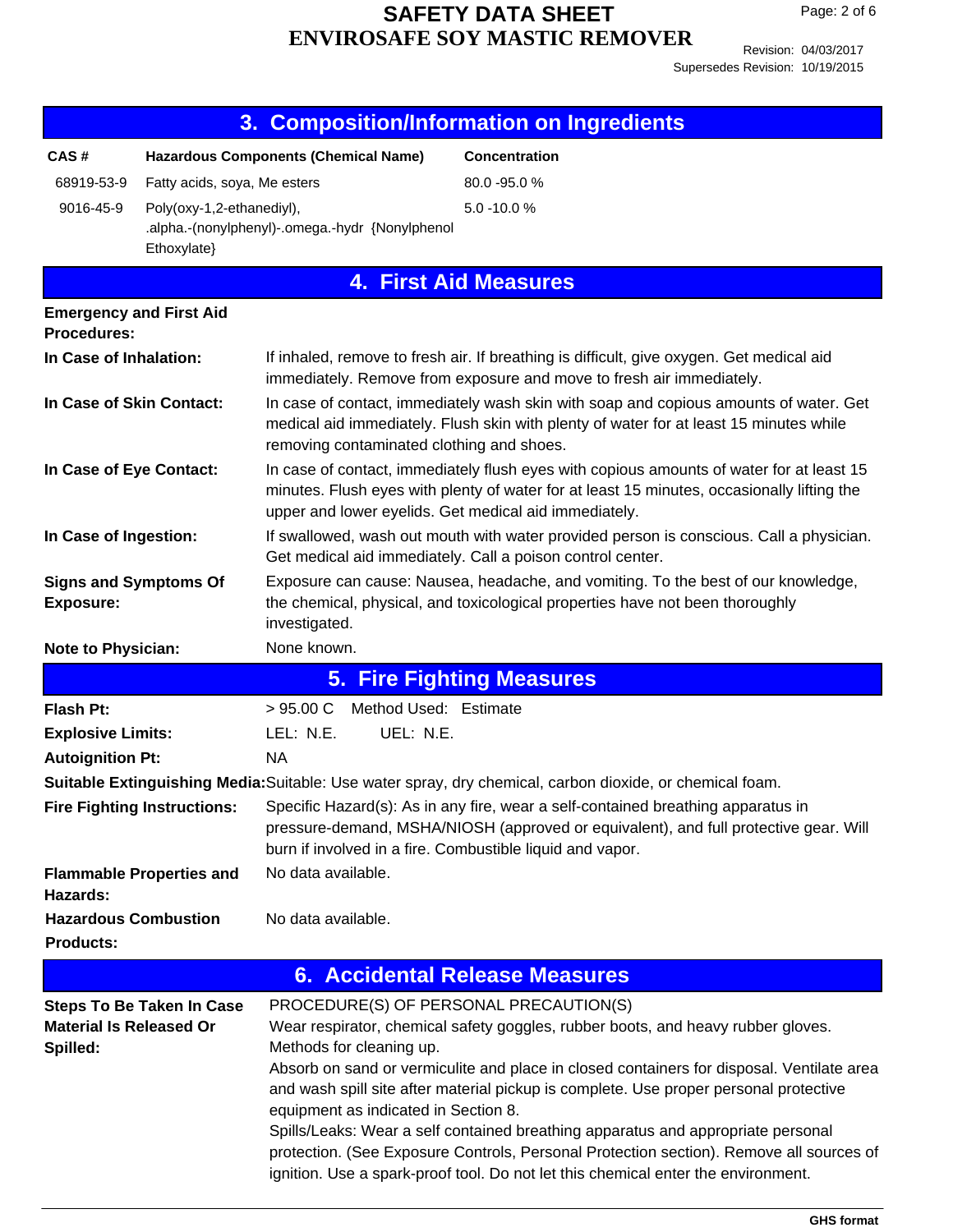Revision: 04/03/2017 Supersedes Revision: 10/19/2015

|                                                         |                                                                                             |                                                                                                                                                                                                                                                                                                                                                                                                                                                                                                            | <b>7. Handling and Storage</b>                              |                                                                           |                     |  |  |  |
|---------------------------------------------------------|---------------------------------------------------------------------------------------------|------------------------------------------------------------------------------------------------------------------------------------------------------------------------------------------------------------------------------------------------------------------------------------------------------------------------------------------------------------------------------------------------------------------------------------------------------------------------------------------------------------|-------------------------------------------------------------|---------------------------------------------------------------------------|---------------------|--|--|--|
| Handling:                                               | <b>Precautions To Be Taken in</b>                                                           | User Exposure: Do not breathe vapor. Avoid contact with eyes, skin, and clothing. Use<br>spark-proof tools and explosion proof equipment. Keep away from heat, sparks and<br>flame. Do not ingest or inhale. Use only in a chemical fume hood.                                                                                                                                                                                                                                                             |                                                             |                                                                           |                     |  |  |  |
| Storing:                                                | <b>Precautions To Be Taken in</b>                                                           |                                                                                                                                                                                                                                                                                                                                                                                                                                                                                                            |                                                             | Suitable: Keep away from sources of ignition. Store in a cool, dry place. |                     |  |  |  |
|                                                         |                                                                                             | 8. .                                                                                                                                                                                                                                                                                                                                                                                                                                                                                                       |                                                             | <b>Exposure Controls/Personal Protection</b>                              |                     |  |  |  |
| CAS#                                                    | <b>Partial Chemical Name</b>                                                                |                                                                                                                                                                                                                                                                                                                                                                                                                                                                                                            | <b>OSHA TWA</b>                                             | <b>ACGIH TWA</b>                                                          | <b>Other Limits</b> |  |  |  |
| 68919-53-9                                              | Fatty acids, soya, Me esters                                                                |                                                                                                                                                                                                                                                                                                                                                                                                                                                                                                            | No data.                                                    | No data.                                                                  | No data.            |  |  |  |
| 9016-45-9                                               | Poly(oxy-1,2-ethanediyl),<br>.alpha.-(nonylphenyl)-.omega.-hydr<br>{Nonylphenol Ethoxylate} |                                                                                                                                                                                                                                                                                                                                                                                                                                                                                                            | No data.                                                    | No data.                                                                  | No data.            |  |  |  |
| <b>Personal Protective</b><br><b>Equipment Symbols:</b> |                                                                                             |                                                                                                                                                                                                                                                                                                                                                                                                                                                                                                            |                                                             |                                                                           |                     |  |  |  |
| <b>Respiratory Equipment</b><br>(Specify Type):         |                                                                                             | Use respirators and components tested and approved under appropriate government<br>standards such as NIOSH (US) or CEN (EU). Where risk assessment shows<br>air-purifying respirators are appropriate use a full-face respirator with multi- purpose<br>combination (US) or type ABEK (EN 14387) respirator cartridges as a backup to<br>engineering controls. Hand: Compatible chemical-resistant gloves. Follow the OSHA<br>respirator regulations found in 29 CFR 1910.134 or European Standard EN 149. |                                                             |                                                                           |                     |  |  |  |
| <b>Eye Protection:</b>                                  |                                                                                             | Chemical safety goggles. Wear appropriate protective eyeglasses or chemical safety<br>goggles as described by OSHA's eye and face protection regulations in 29 CFR<br>1910.133 or European Standard EN166.                                                                                                                                                                                                                                                                                                 |                                                             |                                                                           |                     |  |  |  |
| <b>Protective Gloves:</b>                               |                                                                                             | Wear appropriate protective gloves to prevent skin exposure.                                                                                                                                                                                                                                                                                                                                                                                                                                               |                                                             |                                                                           |                     |  |  |  |
|                                                         | <b>Other Protective Clothing:</b>                                                           | Wear appropriate protective clothing to prevent skin exposure.                                                                                                                                                                                                                                                                                                                                                                                                                                             |                                                             |                                                                           |                     |  |  |  |
| <b>Engineering Controls</b><br>(Ventilation etc.):      |                                                                                             | Mechanical exhaust required. Safety shower and eye bath. Use explosion-proof<br>ventilation equipment. Facilities storing or utilizing this material should be equipped with<br>an eyewash facility and a safety shower. Use only under a chemical fume hood.                                                                                                                                                                                                                                              |                                                             |                                                                           |                     |  |  |  |
| <b>Practices:</b>                                       | Work/Hygienic/Maintenance Wash thoroughly after handling.                                   |                                                                                                                                                                                                                                                                                                                                                                                                                                                                                                            |                                                             |                                                                           |                     |  |  |  |
|                                                         |                                                                                             |                                                                                                                                                                                                                                                                                                                                                                                                                                                                                                            | 9. Physical and Chemical Properties                         |                                                                           |                     |  |  |  |
| <b>Physical States:</b>                                 |                                                                                             | [ ] Gas                                                                                                                                                                                                                                                                                                                                                                                                                                                                                                    | [X] Liquid<br>[ ] Solid                                     |                                                                           |                     |  |  |  |
| <b>Appearance and Odor:</b>                             |                                                                                             | Clear liquid.<br>ester-like.                                                                                                                                                                                                                                                                                                                                                                                                                                                                               |                                                             |                                                                           |                     |  |  |  |
| pH:                                                     |                                                                                             | <b>NA</b>                                                                                                                                                                                                                                                                                                                                                                                                                                                                                                  |                                                             |                                                                           |                     |  |  |  |
| <b>Freezing Point:</b>                                  |                                                                                             | No data.                                                                                                                                                                                                                                                                                                                                                                                                                                                                                                   |                                                             |                                                                           |                     |  |  |  |
| <b>Boiling Point:</b>                                   |                                                                                             | >120.00 C                                                                                                                                                                                                                                                                                                                                                                                                                                                                                                  |                                                             |                                                                           |                     |  |  |  |
| >95.00 C<br><b>Flash Pt:</b><br>Method Used: Estimate   |                                                                                             |                                                                                                                                                                                                                                                                                                                                                                                                                                                                                                            |                                                             |                                                                           |                     |  |  |  |
| $< 1$ (H2O=1)<br><b>Evaporation Rate:</b>               |                                                                                             |                                                                                                                                                                                                                                                                                                                                                                                                                                                                                                            |                                                             |                                                                           |                     |  |  |  |
|                                                         | Flammability (solid, gas):                                                                  |                                                                                                                                                                                                                                                                                                                                                                                                                                                                                                            | Combustible material: may burn but does not ignite readily. |                                                                           |                     |  |  |  |
| <b>Explosive Limits:</b>                                |                                                                                             | LEL: N.E.                                                                                                                                                                                                                                                                                                                                                                                                                                                                                                  | UEL: N.E.                                                   |                                                                           |                     |  |  |  |
|                                                         | Vapor Pressure (vs. Air or                                                                  | Low                                                                                                                                                                                                                                                                                                                                                                                                                                                                                                        |                                                             |                                                                           |                     |  |  |  |

**mm Hg):**

**Vapor Density (vs. Air = 1):** NA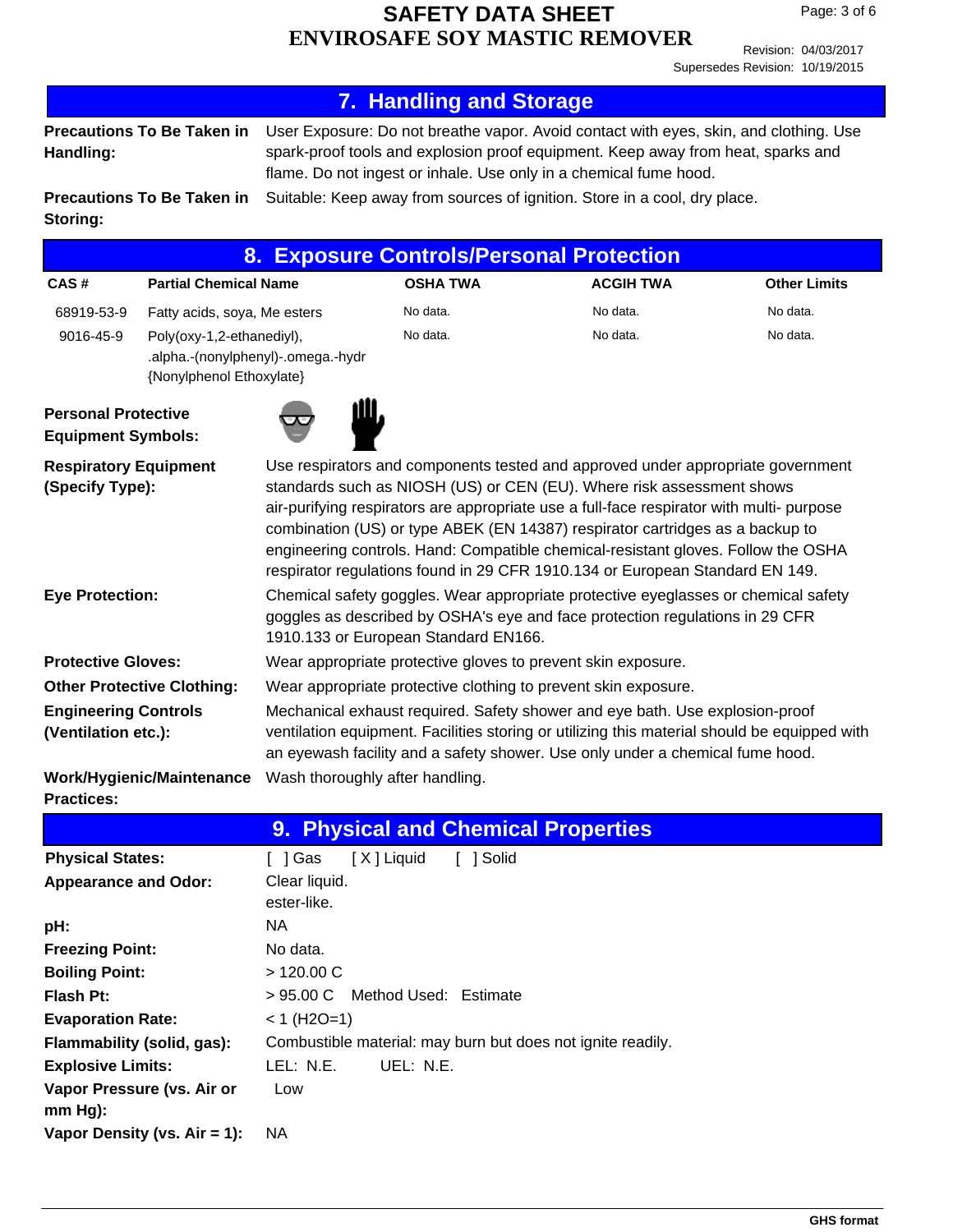Revision: 04/03/2017 Supersedes Revision: 10/19/2015

| Specific Gravity (Water = 1):<br><b>Solubility in Water:</b><br><b>Octanol/Water Partition</b><br>Coefficient: |                                                                                             | $0.94 - 0.95$<br><b>Emulsifies</b><br>No data.                                                                                                                                                                                                                                                                                                                                                                                                                                                                                                                                                                                                                                                                                         |  | at 20.0 C  |                                      |            |             |              |                                                                                                                                                                            |
|----------------------------------------------------------------------------------------------------------------|---------------------------------------------------------------------------------------------|----------------------------------------------------------------------------------------------------------------------------------------------------------------------------------------------------------------------------------------------------------------------------------------------------------------------------------------------------------------------------------------------------------------------------------------------------------------------------------------------------------------------------------------------------------------------------------------------------------------------------------------------------------------------------------------------------------------------------------------|--|------------|--------------------------------------|------------|-------------|--------------|----------------------------------------------------------------------------------------------------------------------------------------------------------------------------|
| <b>Percent Volatile:</b>                                                                                       |                                                                                             | $> 85.0 %$ by weight.                                                                                                                                                                                                                                                                                                                                                                                                                                                                                                                                                                                                                                                                                                                  |  |            |                                      |            |             |              |                                                                                                                                                                            |
| <b>Autoignition Pt:</b>                                                                                        |                                                                                             | NA.                                                                                                                                                                                                                                                                                                                                                                                                                                                                                                                                                                                                                                                                                                                                    |  |            |                                      |            |             |              |                                                                                                                                                                            |
|                                                                                                                | Decomposition Temperature: NA                                                               |                                                                                                                                                                                                                                                                                                                                                                                                                                                                                                                                                                                                                                                                                                                                        |  |            |                                      |            |             |              |                                                                                                                                                                            |
| <b>Viscosity:</b>                                                                                              |                                                                                             | Slight                                                                                                                                                                                                                                                                                                                                                                                                                                                                                                                                                                                                                                                                                                                                 |  |            |                                      |            |             |              |                                                                                                                                                                            |
|                                                                                                                |                                                                                             |                                                                                                                                                                                                                                                                                                                                                                                                                                                                                                                                                                                                                                                                                                                                        |  |            | <b>10. Stability and Reactivity</b>  |            |             |              |                                                                                                                                                                            |
| Stability:                                                                                                     |                                                                                             | Unstable [ ]                                                                                                                                                                                                                                                                                                                                                                                                                                                                                                                                                                                                                                                                                                                           |  | Stable [X] |                                      |            |             |              |                                                                                                                                                                            |
| <b>Conditions To Avoid -</b><br>Instability:                                                                   |                                                                                             | Incompatible materials, ignition sources.                                                                                                                                                                                                                                                                                                                                                                                                                                                                                                                                                                                                                                                                                              |  |            |                                      |            |             |              |                                                                                                                                                                            |
| Avoid:                                                                                                         | <b>Incompatibility - Materials To Strong acids. Strong bases, Aluminum.</b>                 |                                                                                                                                                                                                                                                                                                                                                                                                                                                                                                                                                                                                                                                                                                                                        |  |            |                                      |            |             |              |                                                                                                                                                                            |
| <b>Byproducts:</b>                                                                                             | Hazardous Decomposition or Carbon monoxide.                                                 |                                                                                                                                                                                                                                                                                                                                                                                                                                                                                                                                                                                                                                                                                                                                        |  |            |                                      |            |             |              |                                                                                                                                                                            |
| <b>Possibility of Hazardous</b><br><b>Reactions:</b>                                                           |                                                                                             | Will occur $\lceil \quad \rceil$                                                                                                                                                                                                                                                                                                                                                                                                                                                                                                                                                                                                                                                                                                       |  |            | Will not occur [ X ]                 |            |             |              |                                                                                                                                                                            |
| <b>Conditions To Avoid -</b><br><b>Hazardous Reactions:</b>                                                    |                                                                                             | No data available.                                                                                                                                                                                                                                                                                                                                                                                                                                                                                                                                                                                                                                                                                                                     |  |            |                                      |            |             |              |                                                                                                                                                                            |
|                                                                                                                |                                                                                             |                                                                                                                                                                                                                                                                                                                                                                                                                                                                                                                                                                                                                                                                                                                                        |  |            | <b>11. Toxicological Information</b> |            |             |              |                                                                                                                                                                            |
| <b>Toxicological Information:</b>                                                                              |                                                                                             | Epidemiology: No information found.<br>Teratogenicity: No information available. Reproductive Effects: Mutagenicity:<br>Neurotoxicity:                                                                                                                                                                                                                                                                                                                                                                                                                                                                                                                                                                                                 |  |            |                                      |            |             |              |                                                                                                                                                                            |
| Carcinogenicity/Other<br>Information:                                                                          |                                                                                             | CAS# 111-76-2: ACGIH: A3 - Confirmed animal carcinogen with unknown relevance to<br>humans.<br>California: Not listed.<br>NTP: Not listed.<br>IARC: Not listed.                                                                                                                                                                                                                                                                                                                                                                                                                                                                                                                                                                        |  |            |                                      |            |             |              |                                                                                                                                                                            |
| CAS#                                                                                                           | <b>Hazardous Components (Chemical Name)</b>                                                 |                                                                                                                                                                                                                                                                                                                                                                                                                                                                                                                                                                                                                                                                                                                                        |  |            |                                      | <b>NTP</b> | <b>IARC</b> | <b>ACGIH</b> | <b>OSHA</b>                                                                                                                                                                |
| 68919-53-9                                                                                                     | Fatty acids, soya, Me esters                                                                |                                                                                                                                                                                                                                                                                                                                                                                                                                                                                                                                                                                                                                                                                                                                        |  |            |                                      | n.a.       | n.a.        | n.a.         | n.a.                                                                                                                                                                       |
| 9016-45-9                                                                                                      | Poly(oxy-1,2-ethanediyl),<br>.alpha.-(nonylphenyl)-.omega.-hydr {Nonylphenol<br>Ethoxylate} |                                                                                                                                                                                                                                                                                                                                                                                                                                                                                                                                                                                                                                                                                                                                        |  |            |                                      | n.a.       | n.a.        | n.a.         | n.a.                                                                                                                                                                       |
|                                                                                                                |                                                                                             |                                                                                                                                                                                                                                                                                                                                                                                                                                                                                                                                                                                                                                                                                                                                        |  |            | <b>12. Ecological Information</b>    |            |             |              |                                                                                                                                                                            |
| <b>General Ecological</b><br>Information:                                                                      |                                                                                             | ELIMINATION.<br>an estimated Koc value of 67,, determined from an experimental log Kow and a<br>recommended regression-derived equation, indicates that ethylene glycol mono-n-butyl<br>ether is expected to have high mobility in soil. An estimated BCF value of 2.5 was<br>and a recommended regression-derived equation. According to a recommended<br>classification scheme, this BCF value suggests that bioconcentration in aquatic<br>organisms is low.<br>Physical: No information found.<br>Other: An estimated BCF value of 2.5,, from an experimental log Kow, suggests that<br>ethylene glycol mono-n-butyl ether bioconcentration in aquatic organisms will be low,<br>according to a recommended classification scheme. |  |            |                                      |            |             |              | Environmental: TERRESTRIAL FATE: Based on a recommended classification scheme,<br>calculated for ethylene glycol mono-n-butyl ether, using an experimental log Kow of 0.83 |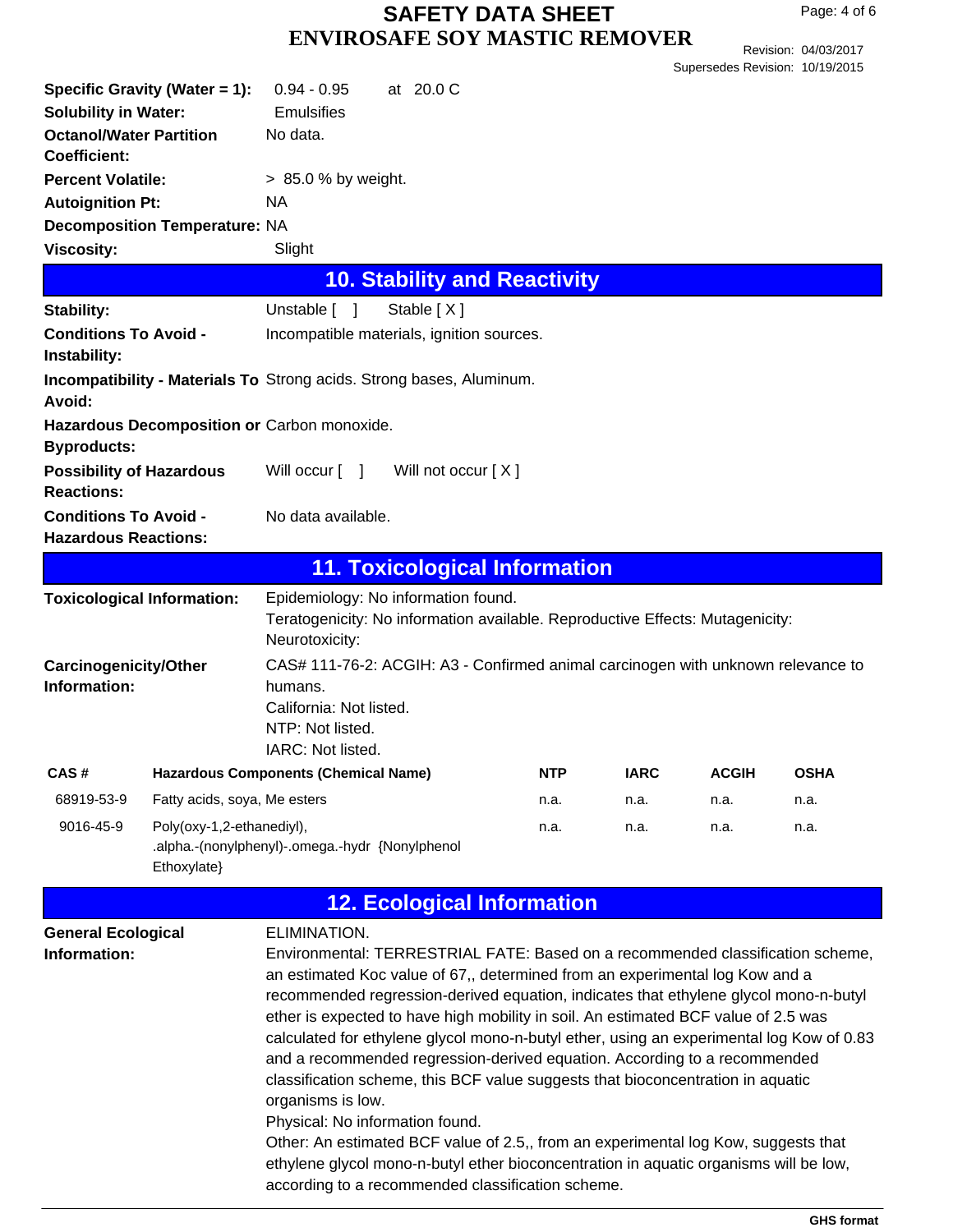Revision: 04/03/2017 Supersedes Revision: 10/19/2015

|                                                                                                                                                                                                                                                                                                                                                                                                                                                                                                                                                                                                                                                                                                                                                                                               |                                                                                                                                                                                          | <b>13. Disposal Considerations</b>                                    |                                                                           |                  |                     |  |  |
|-----------------------------------------------------------------------------------------------------------------------------------------------------------------------------------------------------------------------------------------------------------------------------------------------------------------------------------------------------------------------------------------------------------------------------------------------------------------------------------------------------------------------------------------------------------------------------------------------------------------------------------------------------------------------------------------------------------------------------------------------------------------------------------------------|------------------------------------------------------------------------------------------------------------------------------------------------------------------------------------------|-----------------------------------------------------------------------|---------------------------------------------------------------------------|------------------|---------------------|--|--|
| <b>Waste Disposal Method:</b><br>Empty container may be recycled or disposed of as solid sanitary waste. Do not reuse<br>container. Contact a licensed professional waste disposal service to dispose of this<br>material. Dissolve or mix the material with a combustible solvent and burn in a chemical<br>incinerator equipped with an afterburner and scrubber. Chemical waste generators must<br>determine whether a discarded chemical is classified as a hazardous waste. US EPA<br>guidelines for the classification determination are listed in 40 CFR Parts 261.<br>Additionally, waste generators must consult state and local hazardous waste regulations<br>to ensure complete and accurate classification.<br><b>RCRA P-Series: None listed.</b><br>RCRA U-Series: None listed. |                                                                                                                                                                                          |                                                                       |                                                                           |                  |                     |  |  |
|                                                                                                                                                                                                                                                                                                                                                                                                                                                                                                                                                                                                                                                                                                                                                                                               |                                                                                                                                                                                          | <b>14. Transport Information</b>                                      |                                                                           |                  |                     |  |  |
|                                                                                                                                                                                                                                                                                                                                                                                                                                                                                                                                                                                                                                                                                                                                                                                               | <b>LAND TRANSPORT (US DOT):</b>                                                                                                                                                          |                                                                       |                                                                           |                  |                     |  |  |
| DOT Proper Shipping Name: NOT REGULATED FOR DOMESTIC TRANSPORT.<br><b>DOT Hazard Class:</b><br>NA1993<br><b>UN/NA Number:</b>                                                                                                                                                                                                                                                                                                                                                                                                                                                                                                                                                                                                                                                                 |                                                                                                                                                                                          |                                                                       | <b>Packing Group:</b>                                                     | $\mathbf{III}$   |                     |  |  |
| <b>LAND TRANSPORT (Canadian TDG):</b><br><b>TDG Shipping Name:</b><br>Environmentally hazardous substance, liquid, n.o.s<br>(applies to single containers of more than 119 gallons -<br>smaller containers are not regulated)                                                                                                                                                                                                                                                                                                                                                                                                                                                                                                                                                                 |                                                                                                                                                                                          |                                                                       |                                                                           |                  |                     |  |  |
|                                                                                                                                                                                                                                                                                                                                                                                                                                                                                                                                                                                                                                                                                                                                                                                               | AIR TRANSPORT (ICAO/IATA):<br><b>ICAO/IATA Shipping Name:</b>                                                                                                                            | Non-Hazardous for Air Transport: Non-hazardous for air transport.     |                                                                           |                  |                     |  |  |
|                                                                                                                                                                                                                                                                                                                                                                                                                                                                                                                                                                                                                                                                                                                                                                                               |                                                                                                                                                                                          | <b>15. Regulatory Information</b>                                     |                                                                           |                  |                     |  |  |
|                                                                                                                                                                                                                                                                                                                                                                                                                                                                                                                                                                                                                                                                                                                                                                                               |                                                                                                                                                                                          | EPA SARA (Superfund Amendments and Reauthorization Act of 1986) Lists |                                                                           |                  |                     |  |  |
| CAS#<br>68919-53-9                                                                                                                                                                                                                                                                                                                                                                                                                                                                                                                                                                                                                                                                                                                                                                            | Fatty acids, soya, Me esters                                                                                                                                                             | <b>Hazardous Components (Chemical Name)</b>                           | S. 302 (EHS)<br>No                                                        | S. 304 RQ<br>No. | S. 313 (TRI)<br>No. |  |  |
| 9016-45-9                                                                                                                                                                                                                                                                                                                                                                                                                                                                                                                                                                                                                                                                                                                                                                                     | Poly(oxy-1,2-ethanediyl),<br>Ethoxylate}                                                                                                                                                 | .alpha.-(nonylphenyl)-.omega.-hydr {Nonylphenol                       | <b>No</b>                                                                 | No.              | No                  |  |  |
| CAS#                                                                                                                                                                                                                                                                                                                                                                                                                                                                                                                                                                                                                                                                                                                                                                                          | <b>Hazardous Components (Chemical Name)</b>                                                                                                                                              |                                                                       | <b>Other US EPA or State Lists</b>                                        |                  |                     |  |  |
| 68919-53-9                                                                                                                                                                                                                                                                                                                                                                                                                                                                                                                                                                                                                                                                                                                                                                                    | Fatty acids, soya, Me esters                                                                                                                                                             |                                                                       | CAA HAP, ODC: No; CWA NPDES: No; TSCA: Yes -<br>Inventory; CA PROP.65: No |                  |                     |  |  |
| 9016-45-9                                                                                                                                                                                                                                                                                                                                                                                                                                                                                                                                                                                                                                                                                                                                                                                     | Poly(oxy-1,2-ethanediyl),<br>CAA HAP, ODC: No; CWA NPDES: No; TSCA: Yes -<br>.alpha.-(nonylphenyl)-.omega.-hydr {Nonylphenol<br>Inventory, 8A PAIR, 12(b); CA PROP.65: No<br>Ethoxylate} |                                                                       |                                                                           |                  |                     |  |  |
|                                                                                                                                                                                                                                                                                                                                                                                                                                                                                                                                                                                                                                                                                                                                                                                               |                                                                                                                                                                                          |                                                                       |                                                                           |                  |                     |  |  |